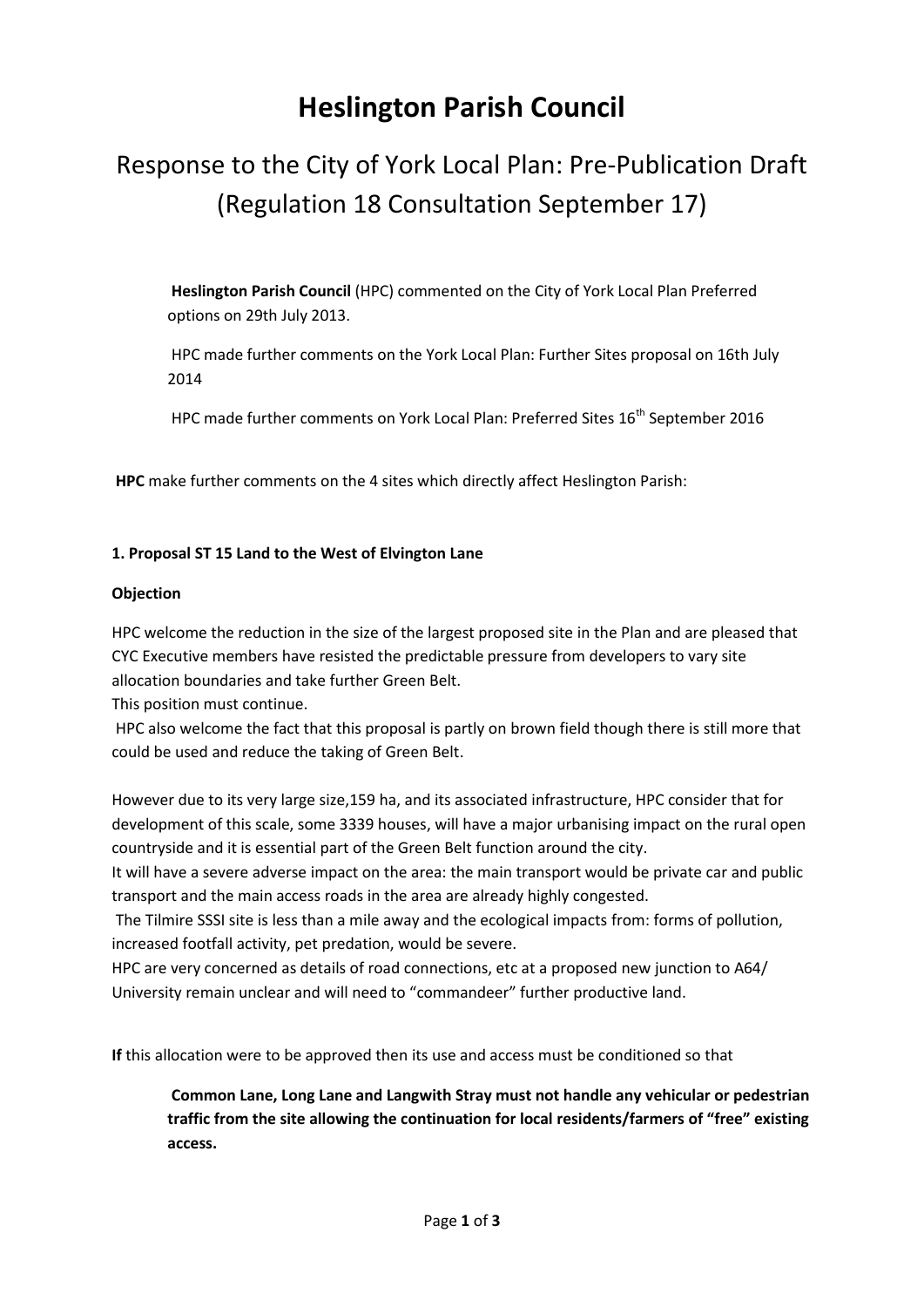**Ox Close Lane must be similarly protected for local residents**.

**Any access road to A64 is located to the east, away from the Tilmire SSSI, and should incorporated cycling and pedestrian facilities.**

## **2. Proposal OS 10 New Openspace**

## **Objection**

HPC are concerned that because of ST 15's close proximity to the Tilmire SSSI a significant requirement for ecological mitigation takes a further 139.25ha of productive Green Belt.

This farmed area presently surrounds the Tilmire SSSI, giving it the protection with no public access to the area. Any change to that position will have a detrimental effect on the Tilmire as well as to a further three farming, family businesses.

**If** this allocation were to be approved then its use and access must be conditioned so that

**Openspace must be retained as farmed agriculture land.**

**No direct public access from ST15**

**No infrastructure**

## **3. Proposal ST 27 University of York expansion site**

#### **Objection**

HPC are pleased that CYC Executive Members have resisted the predictable pressure from UoY to take further Green Belt and encroach west towards the village from ST27.

This proposal covers 65ha of good agricultural land currently classified as Green Belt and which forms a vital part of the attractive setting of the city of York and of Heslington village. Heslington still preserves its unique village character despite great pressures from the surrounding expansion of the university. A great deal of care was taken to preserve the character of Heslington and its setting in Green Belt by the creation of a buffer zone between the village and the campus and the creation of a barrier between the campus and the access to the village via Low Lane. This was achieved by careful landscaping of the lakes. Its current use as agricultural land complements the undoubted high environmental status of the university lake and the ground-nesting habitat alongside the lake. This will be lost if the land is developed. The Inspector in his report from the Public Inquiry for the current University expansion particularly comments that the lake and wetland area will provide a positive limit to built development to the south of the Heslington East site.

**If** this allocation were to be approved then its use and access must be conditioned so that:

**There should be no direct vehicular or pedestrian access from the site, when developed, into the village other than via Field Lane.**